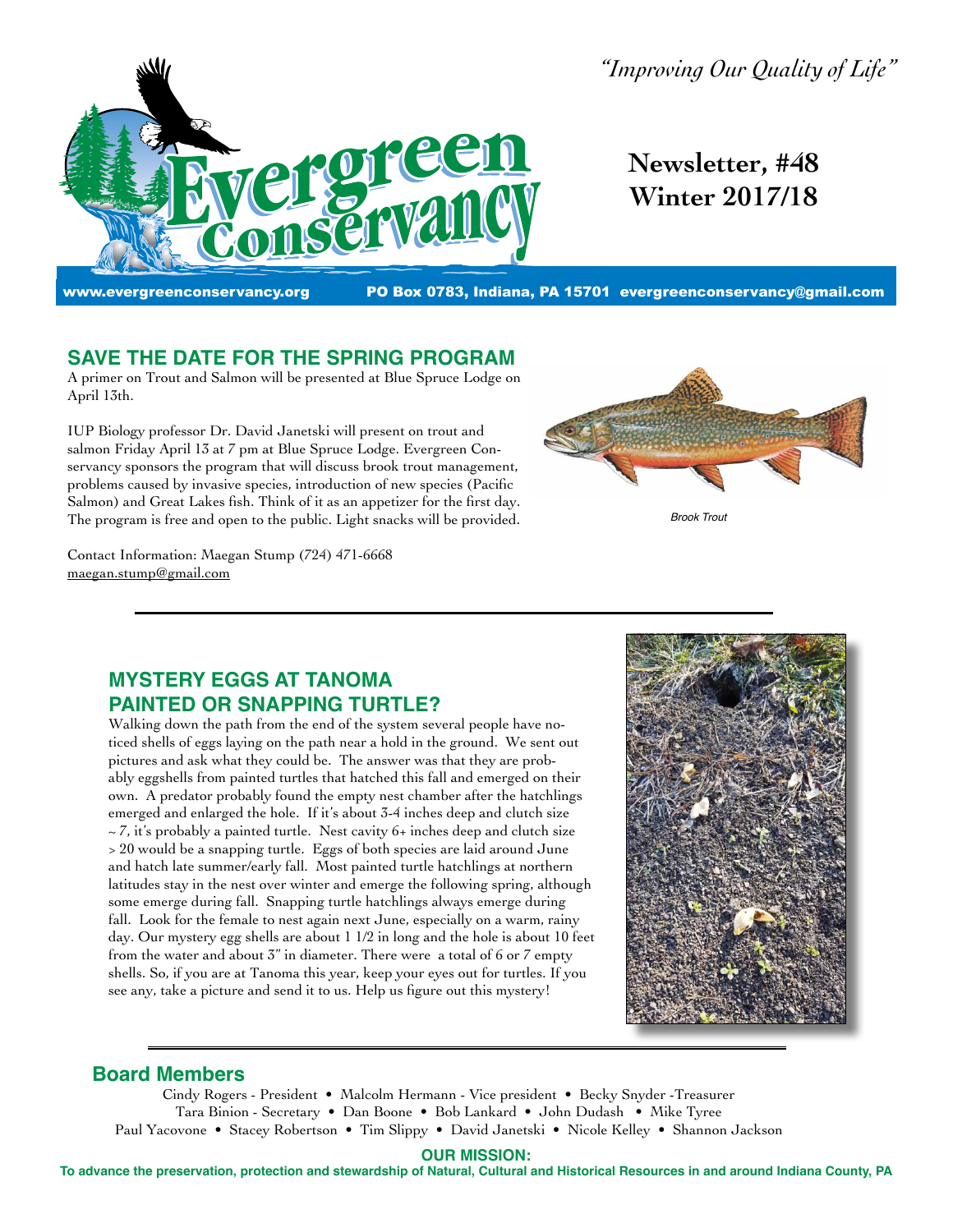# **TANOMA UPDATES**

#### **The Trompe**

The Trompe has not been able to keep air pressure in the pipes. Tim from Bio Most and his crew have been trying to figure out what the problem is. We had a crew come out with a camera to take pictures in the pipes and observed some water lying in the lines. Bio Most installed a 'Tee' clean out pipe and a pump to remove any water that accumulates in the pipes. They think that the frost may have damaged a pipe in the Trompe at the end of the system. They will be out there as soon as the weather permits to dig up some of the pipes and do repairs. Hopefully that will take care of the lack of oxygen getting through the system.

### **PLANTS TO BE ON THE LOOKOUT FOR - Tanoma site**

If you have walked out the path at Tanoma have you ever wondered what that plant was in the ponds and what is it doing there?



The plant that covers most of the last few ponds is called Bur-Reed, in the Sparganium family. It is a sedge and is native to North America. A website lists over 25 species of Sparganium around the world but there are only about 9 in North America and 3 in the eastern United States. The flowers form into groups called "burs" – the source of the plant's common name. Sparganium americanum (which is what I believe we have at Tanoma), Sparganium androcladum, and Sparganium acaule are found in eastern North America.

The plants seem to flourish in the iron laden ponds and in fact help to remove the iron from the mine pools by slowing down the water and allowing

the iron to catch on the parts below water. They grow in marshes, ponds and streams and come back each year. They are 3-4 feet tall

with the majority of the plant under the water. The stem emerges from a buried rhizome, which like many wetland plants, is dependent on the spongy tissue that forms spaces or channels in the leaves to transport oxygen to the rooting zone. The parallel veined leaves are flat at the top getting wider to the bottom and triangular in shape. The flowers are borne in



globular heads, about an inch in diameter, which can be either male or female. The female flowers have a single stigma, light green, scaly sepals and petals, and form large, spiny clusters along the lower part of the stem. The male flowers form slightly smaller and more numerous flower clusters above the female clusters. These light green, male clusters are covered with a fuzzy coating of



pollen and tend to shrivel and fall off after pollination. The light green, flowers are arranged in tight round structures positioned at each stem juncture along the length of the zig-zagged stem. The seeds may accumulate in the soil which allow the plants to regenerate during low water periods.

Bur-Reed provides food and cover for wildlife and waterfowl. The seeds of the bur reed are a popular food source for waterfowl and other marsh birds. Unfortunately the entire plant serves as a food source for muskrats which we have to trap every year or they would ruin the banks and land outcroppings of the system.

Medicinally it was used in the 1500's for snake bites. The unripe fruit, infused in a red wine often with a little cinnamon, was used as an astringent and was used for fevers, against instabilities of the stomach, and bleedings of all kinds. It was used externally for wounds and to wash old ulcers.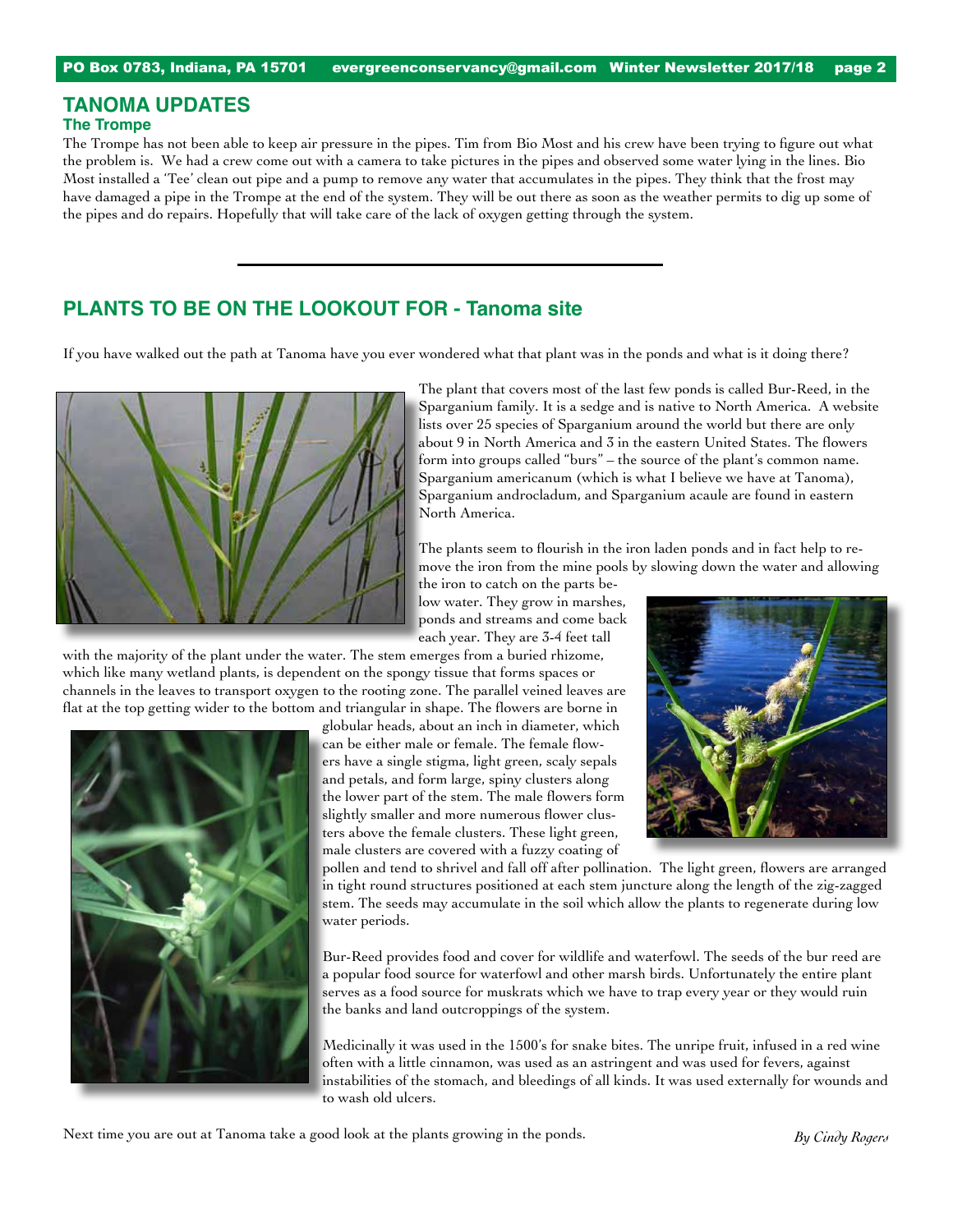#### **GRANTS NEWS:**

Evergreen was Awarded a grant for support of our stream monitoring program and to help with our marketing/newsletter costs. This financial support is provided by the Dominion Energy Charitable Foundation, which is dedicated to the economic, physical and social health of the communities served by Dominion Energy companies." The grant is administered by the Western PA Conservancy in commitment to its core mission of conserving Pennsylvania's diverse ecosystems through science based strategy, leadership, and collaboration.

We will be working on a few more grants for projects in 2018.

### **ENVIRONMENTAL EDUCATION**

**SAVE THE DATE AND COME OUT TO THE MALL March 3rd at the Family Fun Fest.** 10:00am – 3:00 pm

The theme this year is Furs, Feathers and Fins. Evergreen will have a table with animal furs for kids (and adults) to feel and examples of those animals' scat to see if they can match up the furs with the pictures and scat.

### **MARTIN LUTHER KING JR. DAY OF SERVICE FOOD DRIVE**

Since January 2009, the AmeriCorps VISTA with partnering watershed associations and has hosted a Food Drive in Indiana and/or surrounding counties on Martin Luther King (MLK) Jr. Day of Service. Often, the VISTA partners with other AmeriCorps in the

area to help collect both non-perishable food items and monetary donations to benefit the Indiana County Community Action Program (ICCAP) Food Bank. This year, two AmeriCorps members with the Pennsylvania Mountain Service Corps helped me, the OSMRE AmeriCorps VISTA with Evergreen Conservancy and Blacklick Creek Watershed Association, collect donations at the Giant Eagle in Indiana on Monday, January 15th or MLK Jr. National Holiday. Each person who donated was offered a reusable bag to minimize the amount of plastic bags they took away after shopping. We collected 85 food items and \$150 in monetary donations this MLK Jr. Day. In the past, anywhere from 50 to 300 food items and \$25 to \$450 have been donated.

In 1994, Congress deemed MLK Jr. Day as not only a federal holiday, but a national day of service. The Corporation for National & Community Service (CNCS), the federal agency that manages AmeriCorps, was also elected to manage MLK Jr. Day of Service. MLK Jr. Day will always be, "a day on, not a day off." Countless service projects are hosted each year on MLK Jr. Day of Service throughout the nation. To find out more information on the national day of service go to, www.nationalservice.gov/mlkday.



*By Maegan Stump*





Please support Nature's Way market in Greensburg. They support us with a generous donation!

Thanks again for the generous donation from Nature's Way of Greensburg who belongs to 1% of the Planet. Next time you are in Greensburg stop by and say thanks to them!

1% of the Planet is a global network of businesses, nonprofits and individuals working together for a healthy planet. Businesses that join 1% for the Planet commit to giving 1% of total sales each year to your choice of our approved nonprofit partners. You can get involved! Joining is easy – go to www.onepercentfortheplanet.org/tell-us-about-your-organization . 1% of the Planet brings dollars and doers together to accelerate smart environmental giving. The Planet needs you NOW.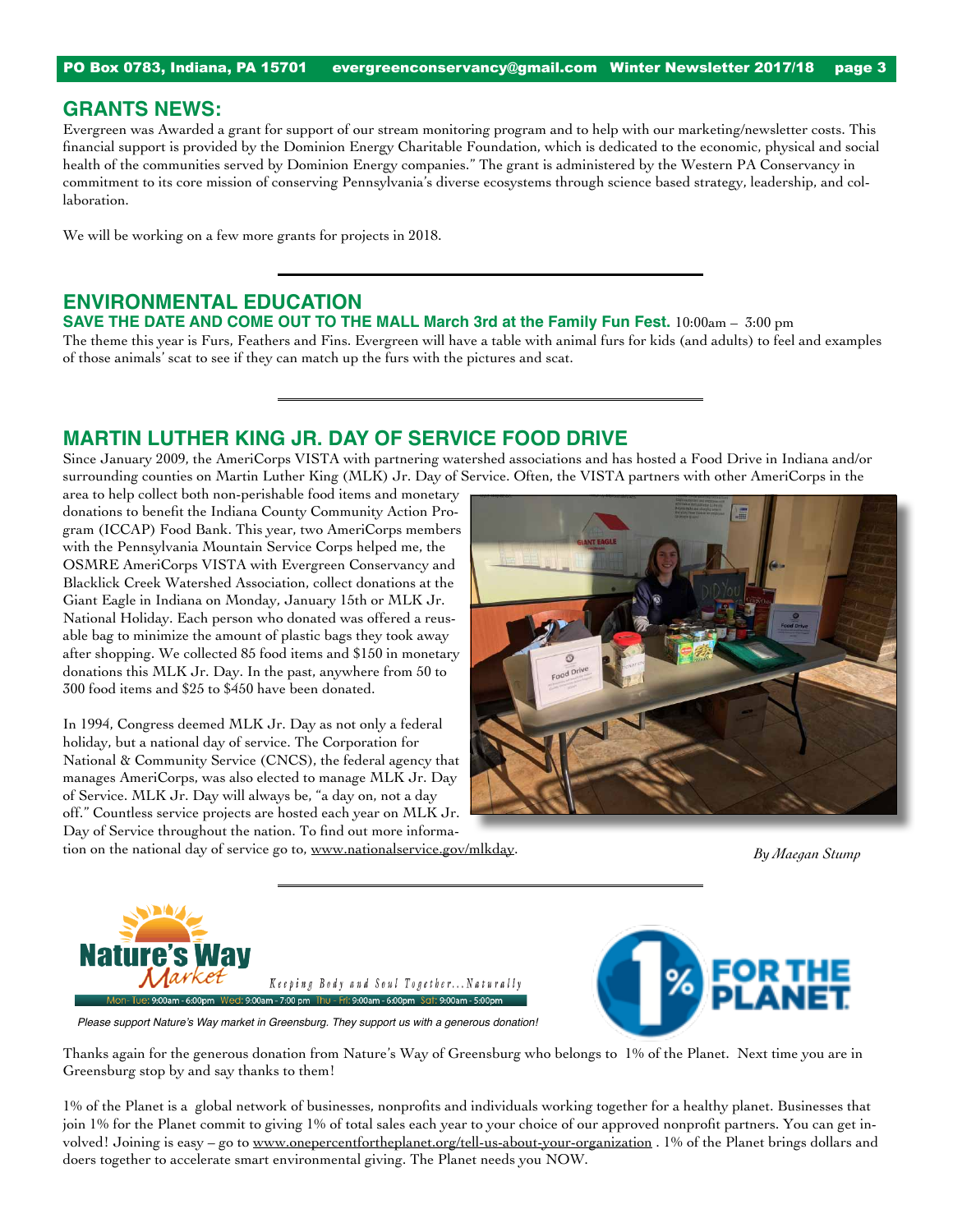#### **Eco Tour Update**

The Indiana County GeoTrail is off to a great first few months! We are continuing to receive logs from geocachers even on the coldest of winter days. It's fantastic to hear how much geocachers are learning about our environmentally significant sites in Indiana County. We just put in our last site (#20) in the series on the IUP campus. Indiana County GeoTrail passports can be found at the Indiana County Tourist Bureau, the Indiana Free Library, the Blairsville Community Development Authority, Blue Spruce Park Office, Little Mahoning Creek Pottery, and the Yellow Creek State Park Office. Completed passports can also be turned in at any of these locations to be traded in for the trackable geocoins. To find a complete list of the Indiana County GeoTrail sites or to learn more, visit www.evergreenconservancy.org and go the Indiana County GeoTrail tab. After completing the trail, please take the short survey on our website. We want to hear your thoughts and feedback on the GeoTrail!

Stay tuned for more updates on the EcoTour!



#### **There will be a showing of AN INCONVENIENT SEQUEL: TRUTH TO POWER**

A movie about URGENCY and HOPE for Planet Earth followed by a panel discussion and Q & A. Friday, March 2nd at 6pm – Room 225 Humanities and Social Services Building, on the IUP Campus. Sponsored by IUP and the Center for Community Growth.

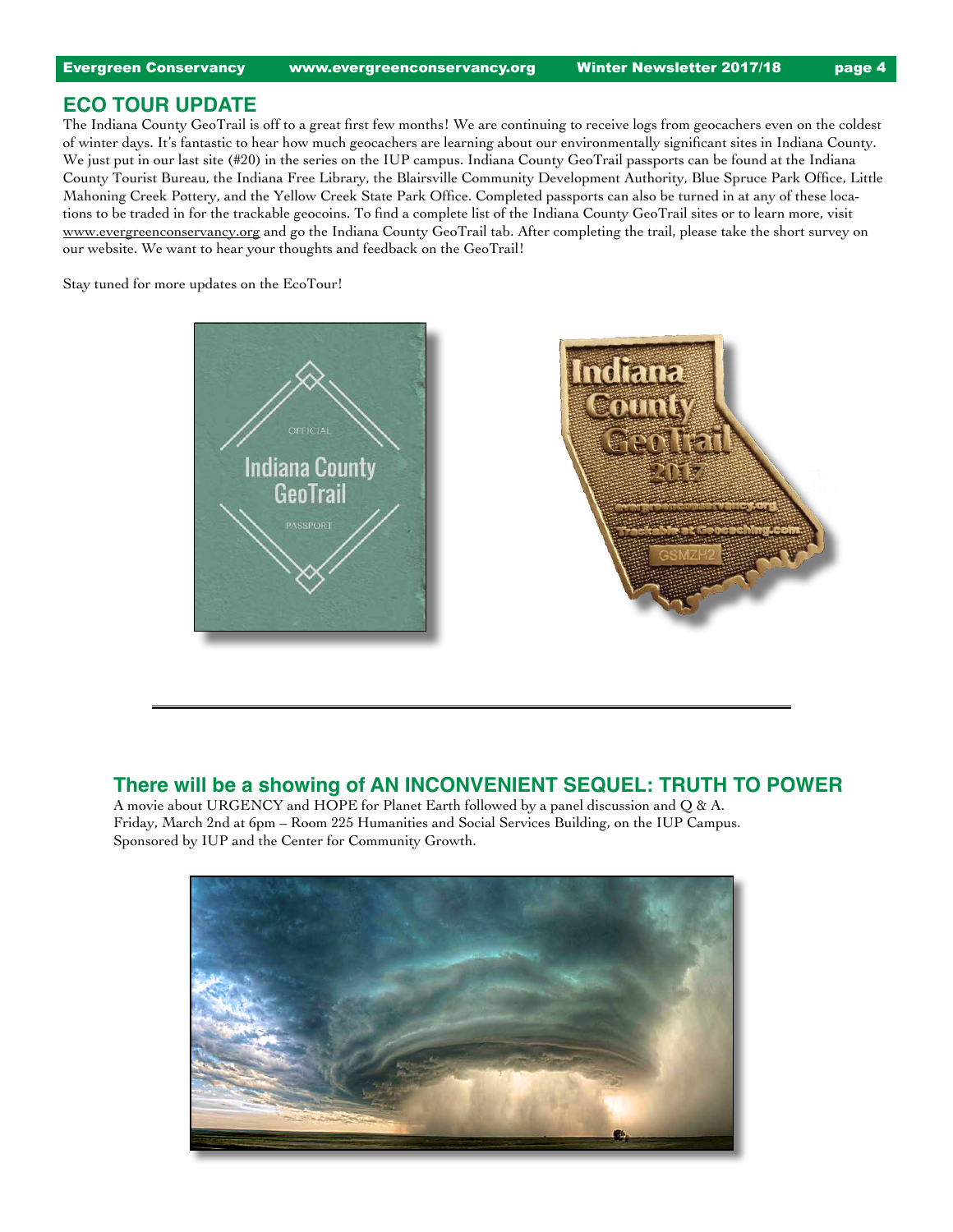Evergreen Conservancy www.evergreenconservancy.org Winter Newsletter 2017/18 page 5

### **Membership Benefits**

We are pleased to announce the following partners who have supported Evergreen Conservancy by giving discounts to card-carrying members of Evergreen Conservancy. Visit them, get your discount, and thank them for supporting Evergreen Conservancy!

| supporting Evergreen Conservancy:   |                          |                                                                                    |  |
|-------------------------------------|--------------------------|------------------------------------------------------------------------------------|--|
| Spaghetti Benders                   | 15% discount             | spaghettibenders.com                                                               |  |
| Michael B's Shoe Store              | \$10 off any purchase    | www.michaelbshoes.com                                                              |  |
| Plant-it Earth                      | 15% discount             | on FaceBook The-Plant-It-Earth-Greenhouse-And-Gardens                              |  |
| Doughnut Connection/Portia's Bistro | 15% discount             | www.portiasdonutconnection.com                                                     |  |
| Little Mahoning Creek Pottery       | 10% discount             | www.nancysmeltzer.etsy.com                                                         |  |
|                                     |                          | littlemahoningcreekpottery.blogspot.com                                            |  |
| Homemade Restaurant                 | 10% off total bill       | www.thehomemaderestaurantpa.com                                                    |  |
| Artist Hand Gallery                 | $12$ oz. drip coffee \$1 | theartistshandgallery.com                                                          |  |
|                                     |                          | JOIN OR RENEW your membership TODAY if you have not already done so for 2017-2018. |  |
|                                     |                          |                                                                                    |  |

### **Support Evergreen when Shopping**

You can support Evergreen Conservancy this year by shopping! Shop local first, but if you do on line shopping do it at smile.amazon.com and Amazon will donate to Evergreen Conservancy. Shop for everyone on your gift list this holiday at smile.amazon.com/ch/01-0808065 and Amazon donates to Evergreen Conservancy.

# **Eagle Cam**

If you would like to take a look at Eagles up close and personal check out the following website:

Website sponsored by PA Game Commission. Nest located in Hanover, Pa.

www.pgc.pa.gov www.pgc.pa.gov Click on 'Bald Eagle CAM'.



# **TRAIL CLEAN UP SCHEDULED SATURDAY APRIL 7th, 9am.**

It's spring cleaning time. No not your house but the Hoodlebug trail. Evergreen Conservancy picks up trash twice a year along the Hoodlebug Trail and adjoining 119S areas. This spring our trash pickup will be Saturday April 7th.

To get to the meeting place (the Homer City Ball Field) take old 119 South through Homer City (Main Street) go past the high school. Take first right and follow about ¼ mile to a stop sign. Turn right and cross the Hoodlebug Trail and follow the trail to the parking lot.

Those wishing to help should go to the parking lot with gloves. Garbage bags will be supplied. In past years we have been able to finish in two hours or less.



### **NEW BOARD MEMBER**

My name is Shannon Jackson and I am the Property Manager for Westgate Group Apartments in Indiana Pa. I currently manager 500 apartments and a great staff of 12. I served as the Board President for the Indiana County Humane Society from November 2014 – March 2017, and will finish my current term on the Board of Directors in March 2018. I am extremely excited to be able to join Evergreen Conservancy's Board of Directors, and bring with me my past and current board experience. I currently live in Indiana Pa with my grandfather, and several cats.